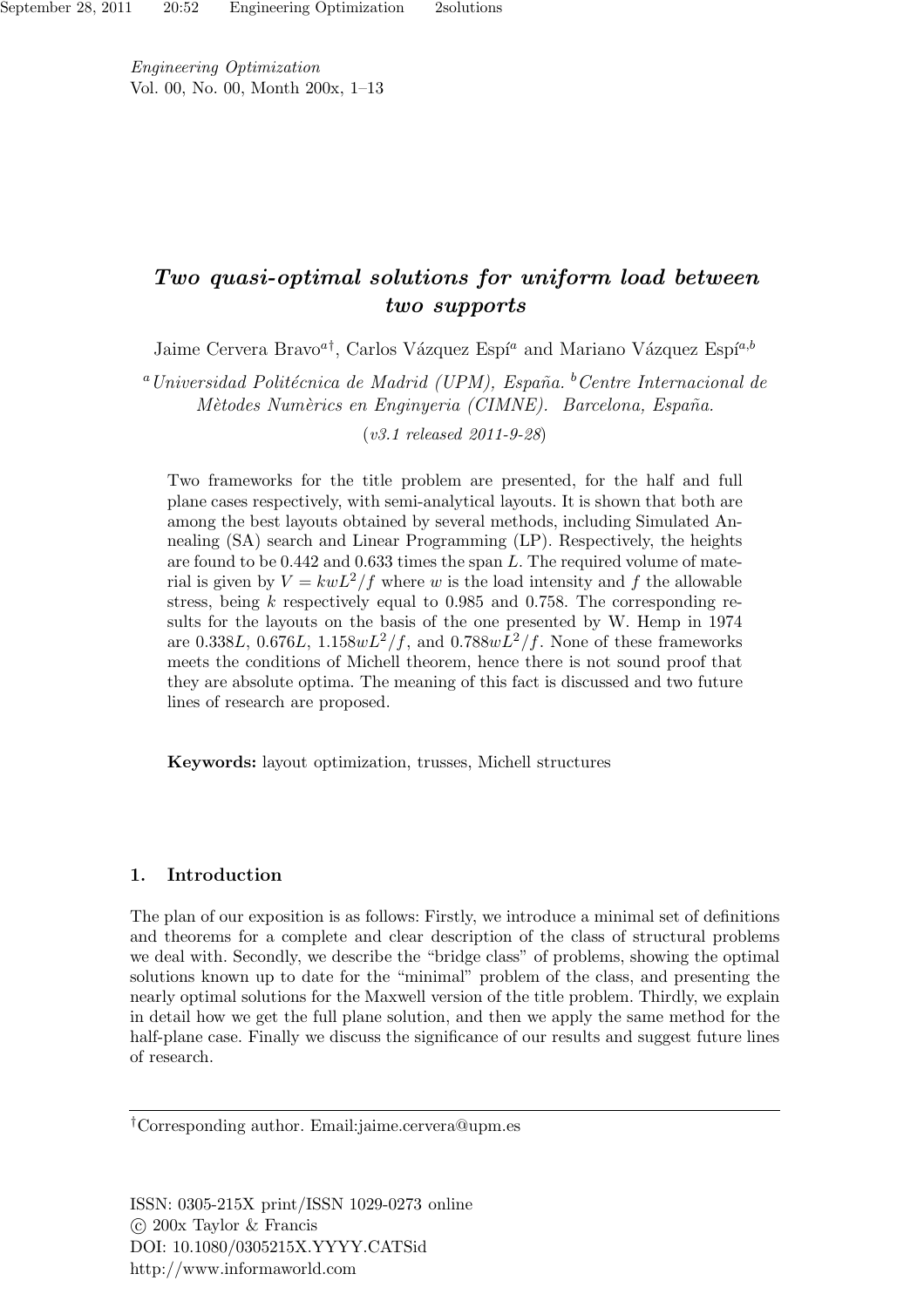# 2. Definitions

DEFINITION 2.1 Maxwell problem: any set of known, external forces in equilibrium. Each force must be determined in position, direction and magnitude. (Cervera 1989)

DEFINITION 2.2 Maxwell structure: any set of internal forces (tension or compression) in self-equilibrium that added to the external forces of a Maxwell problem satisfies that every subset of forces, internal or external, acting at the same point is in equilibrium. Each element of the set is defined by the internal force magnitude  $q$  (taking compression as negative) and its two application points, being  $\ell$  the distance between them. (Maxwell 1890, Cervera 1989)

In the following, we are only concerned with Maxwell problems and structures.

DEFINITION 2.3 Maxwell number of a structure:  $\mathcal{M} = q_i \ell_i$ . (Cervera 1989)

DEFINITION 2.4 Quantity of structure (or stress volumen):  $Q = |q_i|\ell_i$  (Prager 1974, Cervera 1989).

The second denomination arises from the fact that  $|q|\ell = |\sigma|A\ell$ , being A the crosssection area of the element and  $\sigma$  its stress. That is to say,  $\mathcal Q$  can be viewed as the stress volume of the framework, named "structural volume" too. Obviously, for fully-stressed designs with allowable stress f, the geometrical volume is  $Q/f$  and the weight is  $\rho Q/f$ , being  $\rho$  the specific weight of the material.

COROLLARY 2.5 The Maxwell number is the difference between the quantity of structure in tension and in compression,  $\mathcal{M} = \mathcal{Q}^+ - \mathcal{Q}^-$ .

Lemma 2.6 (Maxwell lemma) The Maxwell number of all the structures that solve a given Maxwell problem is constant. (Maxwell 1890, Michell 1904, Hemp 1958, Cervera 1989)

Theorem 2.7 (Michell theorem)

"A frame attains the limit of economy of material [quantity of structure] possible in any frame-structure under the same applied forces [a given Maxwell problem], if the space occupied by it can be subjected to an appropriate small [virtual or "adjoint"] deformation, such that the strains in all the bars of the frame are increased by equal fractions of their lengths, not less than the fractional change of length of any element of the space"

"If the space subjected to the deformations extends to infinity in all directions, the volume of the frame is a minimum relatively to all others, otherwise it will have been shown to be a minimum only relatively to those within the same assigned finite boundary."

Michell (1904) (see also Hemp 1958, Cervera 1989)

# 3. The 'bridge' class of structural problems

The "bridge problem" is the structural problem of equilibrate an uniform weight  $w$  over an horizontal length  $L$  with supports in the load line. Depending of the number  $S$  of suitable supports and its relative distances, we have different problems, so it is better to speak of the "bridge class" of problems. We are only concerned with Maxwell problems,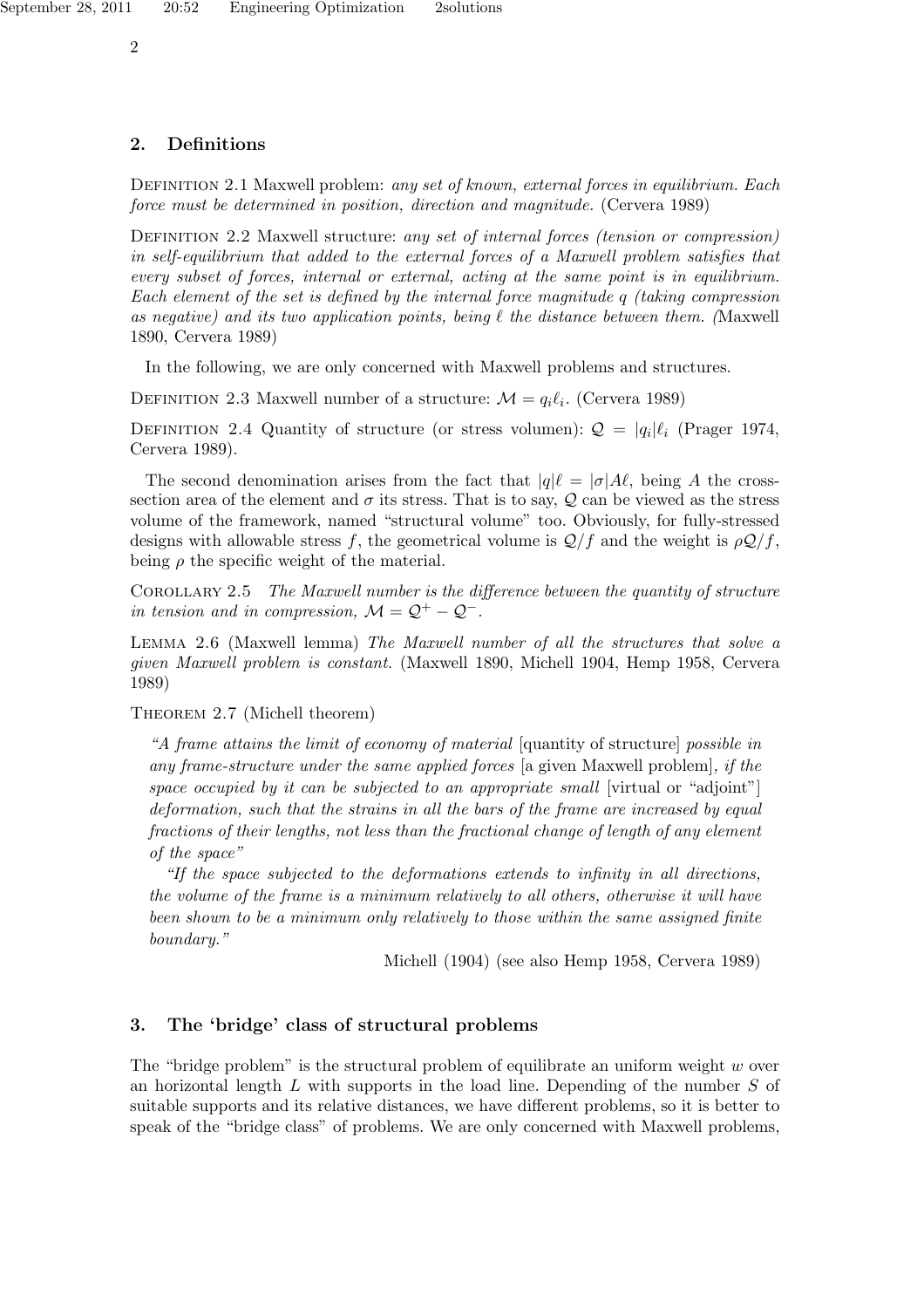Figure 1. Maxwell problems in the bridge class

although these are only a subset of the class, see figure 1. For any Maxwell problem of this class the Maxwell number is zero and after Lemma 2.6 any solution will have the same quantity of structure in tension than in compression.

We will consider only the complete plane and the half-plane above the uniform load as the space  $\Omega$  occupied for feasible solutions, following Michell approach.

For  $S = 1$ , the vertical reaction is equal to wL acting at mid span, so there is an unique problem, see figure  $1(a)$ . The optimal solutions for the two spaces are known after Michell solutions for one load, see figure 2. The two solutions fulfil the sufficient condition of the Michell theorem. This problem can be viewed as a superposition of elemental problems that belong to the named "three points" class, for which a general Michell solution is well known (e.g. Chan 1960). As the solution for every elemental problems fulfil the Michell theorem with the very same virtual displacement field, we can superpose these solutions to form the uniform load solution.

For  $S = 2$ , the sum of the two vertical reactions must be equal to wL, but its magnitudes depend of its relative position, see figure  $1(b)$ . Each couple of values a, b with  $L - a - b > 0$  and  $a \leq b$  defines a different Maxwell problem. This case covers a fairly large subset of real bridges. In this case, it is not useful to decompose the problem in elemental ones as the displacement fields of each of these are different.

For  $S = 3$ , we have four degrees of freedom for defining a Maxwell problem: the positions of supports,  $a, b, c$ , and the magnitude of one of the reactions, see figure  $1(c)$ . As S increase so the number of Maxwell problems under consideration does.

Note that the optimal solutions for  $S = 1$  can be used to assemble feasible solutions for  $S > 1$  (maybe good ones) but the latter will not be optimal in the Michell sense. Thereafter, each value of S represents a new set of Maxwell problems that requires a specific search.

#### 4. Quasi-optimal solutions for two supports

"In spite of a prolonged international research effort, Michell layouts have only been determined for a few simple loading conditions" (Rozvany 1984). This is true for the bridge class too, as we have optimal solution only for the case  $S = 1$ . Or, more precisely, we do not know any solution for the cases  $S > 1$  that fulfils the Michell theorem conditions.

Here, we are mainly interested for the case  $S = 2$ , with  $a = b = 0$ , that is to say, with the supports at the edges of L. Hemp (1974) showed a non-optimal solution for a non-Maxwell version of this problem. The Hemp solution solves the problem for the upper half-plane with fixed supports, and hence with horizontal reactions whose magnitude depends of the shape of the solution and in consequence is unknown. Hemp shows that his solution is not optimal in the Michell sense because it fulfils the Michell theorem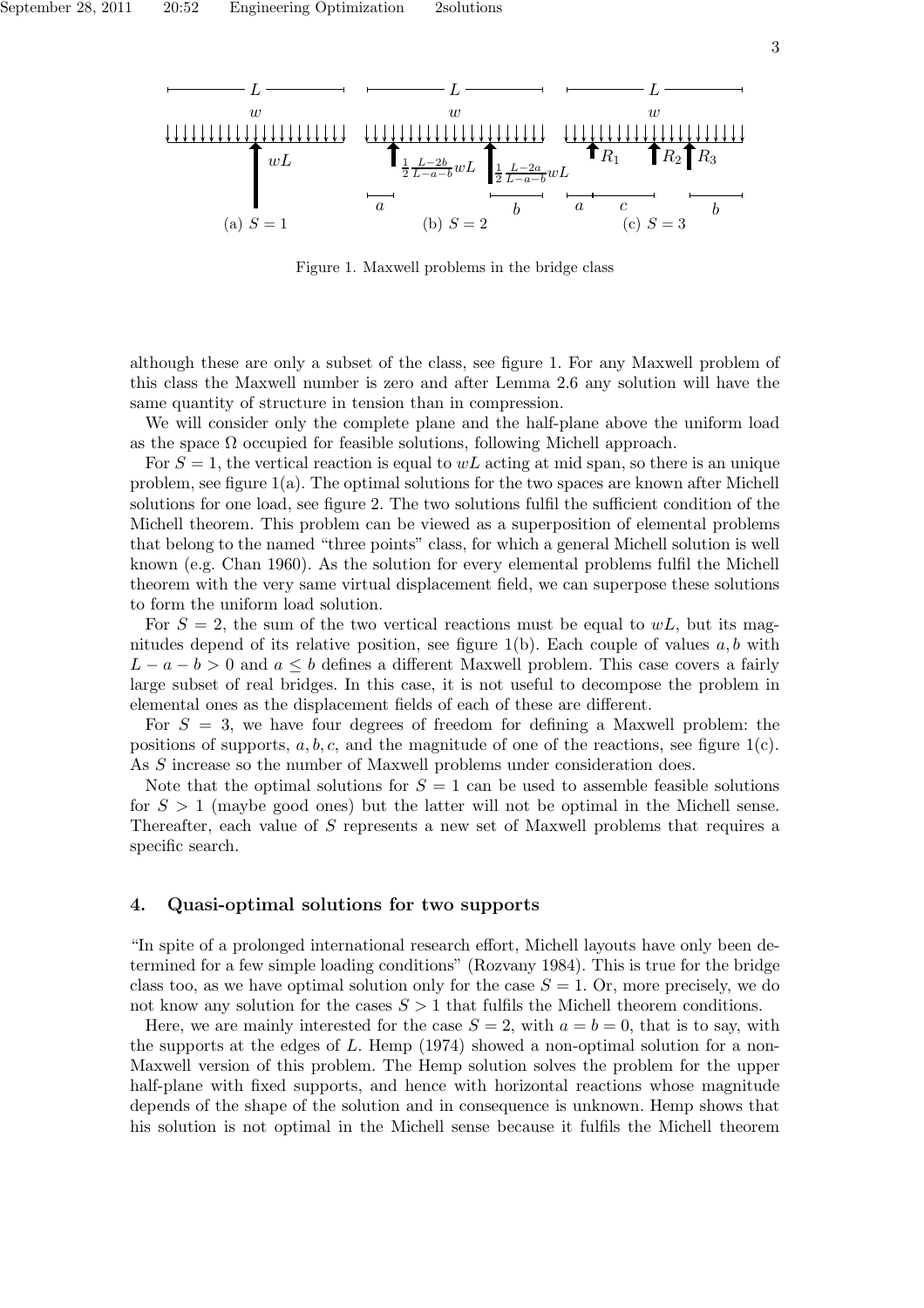

The solid lines stand for the layout of the solutions. The dashed and dotted lines stand for the principal deformations of the Michell field,  $\varepsilon = \mu$  and  $\varepsilon = -\mu$  respectively.

Figure 2. Optimal solutions for the  $S = 1$  bridge problem

Table 1. Solutions for  $S = 2$  and  $a = b = 0$ 

| Problem:        | $\leftarrow$ Hemp (1974) $\rightarrow$ $\leftarrow$ |                       | Maxwell problem                       |         |                                       |                                       | $\rightarrow$ |
|-----------------|-----------------------------------------------------|-----------------------|---------------------------------------|---------|---------------------------------------|---------------------------------------|---------------|
| $\Omega$ :      | $\leftarrow$ half plane $\rightarrow$               |                       | $\leftarrow$ half plane $\rightarrow$ |         | $\leftarrow$ full plane $\rightarrow$ |                                       |               |
| Entry:          | Hemp                                                | SA, hemp <sup>a</sup> |                                       |         |                                       | $Hemp,mh$ AH, mh $SA,mh^a$ $Hemp, mp$ | AH, mp        |
| $Q/(wL^2)$      | 0.788                                               | 0.79312               | 1.158                                 | 0.98602 | 0.97431                               | 0.788                                 | 0.75800       |
| H/L             | 0.338                                               | 0.32628               | 0.338                                 | 0.44189 | 0.45535                               | 0.676                                 | 0.63340       |
| $\lambda = L/H$ | 2.959                                               | 3.07548               | 2.959                                 | 2.27853 | 2.19611                               | 1.479                                 | 1.57878       |

<sup>a</sup>Geometric data available at http://habitat.aq.upm.es/gi/mve/dt/.

conditions except in a bound, small region at mid-span.

It is easy to derive two feasible solutions for the Maxwell version after Hemp solution, with the method explained in Vázquez & Cervera  $(2011)$ , see the "Hemp" entries in table 1. The two solutions presented here, "AH" entries ibidem, improve those, so we hope they could serve as new benchmarks for future researches as they have a closed, semi-analytical form.

# 5. The AH full-plane solution

The solution consists of an arch with oblique hangers above the load and its  $x$ symmetrical figure below, see figure 3 and AH,mp entry in table 1. This solution was suggested by some results after standard simulated annealing search (see Press et al. 1988, pp. 346–351, for the algorithm; see Dhingra & Bennage 1995, Botello et al. 1999 for structural applications)—we use a SA version with geometric and connectivity variables but without any ground structure (Vázquez 1995). Anyway this solution was guessed by the authors (V $a$ zquez 2011), and not found by the SA algorithm.

For the horizontal position  $\chi L$ , with  $\chi \in [0, 1/2]$ , the hanger will have direction  $\alpha(\chi)$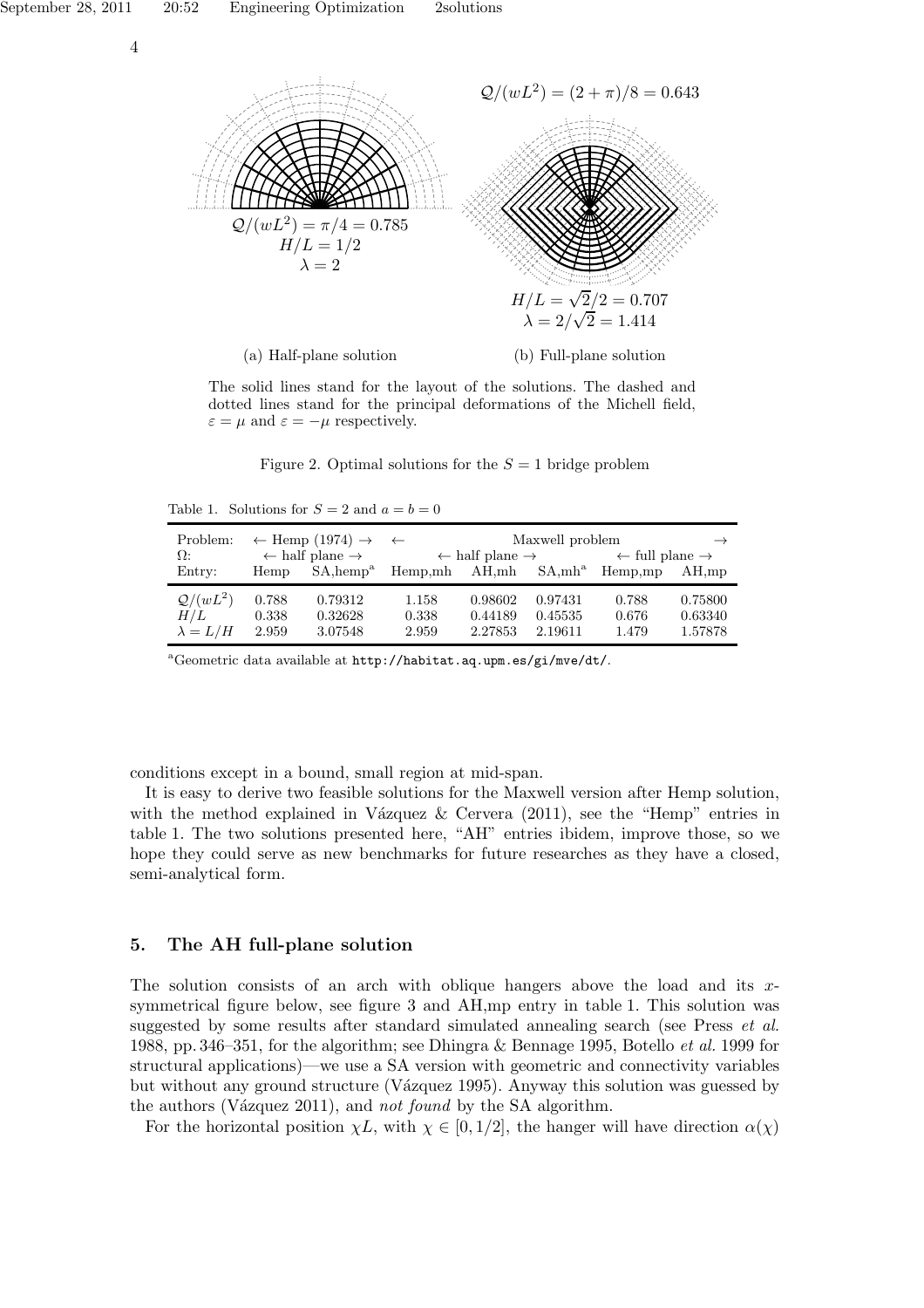

Figure 3. The solution AH,mp

and length  $c(\chi)$ , and its upper extreme defines a point of the arch:

$$
\mathbf{X} = L(x, y)^T = (L\chi + c\sin(\alpha), c\cos(\alpha))^T = L(\chi + y\tan \alpha, y)^T,
$$

With the notation  $t(\chi) = \tan \alpha(\chi)$ ,  $(\cdot)' = d(\cdot)/d\chi$ , the geometric conditions are:

$$
\mathbf{X} = L(x, y)^{T} = L(\chi + y t, y)^{T}, \qquad \mathbf{X}' = L(x', y')^{T} = L(1 + y' t + y t', y')^{T}.
$$
 (1)

The equilibrium condition in the inferior extreme of the hanger defines its internal force,  $\mathbf{P} = (P_h, P_v)^T$  with  $P_h = wt/2$ , and  $P_v = w/2$ .

The shape of the arch,  $\mathbf{X}(\chi)$ , is determined by its internal force,  $(R_h, R_v)^T$ :

$$
\frac{R_{\rm h}}{R_{\rm v}} = -\frac{\mathrm{d}x}{\mathrm{d}y} = -\frac{x'}{y'}.\tag{2}
$$

The equilibrium in the joint of the hanger and the arch determines the variation of the internal force of the latter:

$$
dR_h = -P_h L d\chi, \quad dR_v = P_v L d\chi.
$$
\n(3)

Now, using the equilibrium condition of the half structure in the vertical axis of symmetry:

$$
R_{\rm h}(0) = \frac{wL^2/8}{2y(0)L} = \frac{wL}{2} \frac{1}{4h} = \frac{wL}{2} \frac{\lambda}{4},\tag{4}
$$

being  $h = 2y(0)$ , a non-dimensional quantity, which is the inverse of the global slenderness  $\lambda = L/H$ . Finally, we get:

$$
R_{\rm h}(\chi) = R_{\rm h}(0) - \int_0^{\chi} P_{\rm h} L \, \mathrm{d}u = \frac{wL}{2} \left( \frac{\lambda}{4} - \int_0^{\chi} t(u) \, \mathrm{d}u \right), \quad R_{\rm v}(\chi) = \int_0^{\chi} P_{\rm v} L \, \mathrm{d}u = \frac{wL}{2} \chi. \tag{5}
$$

Let us now compute the quantity of structure of one quadrant,  $Q_c$ . As  $Q = \int |q| ds$  and  $|q|$  and ds are the modulus of parallel vectors, its product can be decomposed in horizontal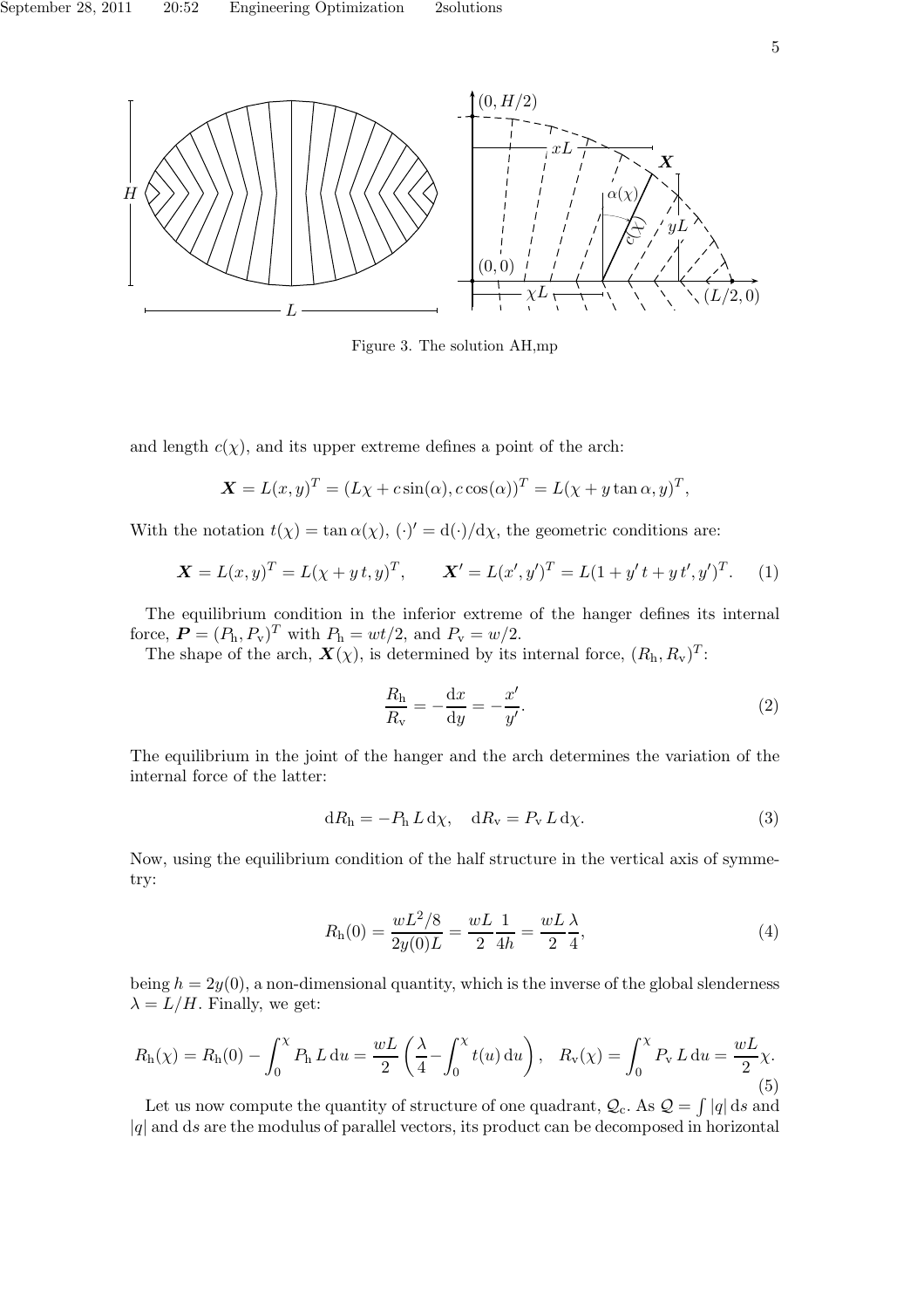6

and vertical parts, hence  $Q = \int |q_x| |x'| d\chi + \int |q_y| |y'| d\chi = Q^= + Q^{||}$ . Furthermore, we can decompose each quantity in the hangers and arch parts:

$$
Q_{c} = Q_{c}^{+-} + Q_{c}^{+||} + Q_{c}^{--} + Q_{c}^{-||},
$$
\n
$$
Q_{c}^{+-} = \frac{wL^{2}}{2} \int_{0}^{1/2} t^{2} y \,d\chi,
$$
\n
$$
Q_{c}^{+||} = \frac{wL^{2}}{2} \int_{0}^{1/2} y \,d\chi,
$$
\n
$$
Q_{c}^{--} = \frac{wL^{2}}{2} \int_{0}^{1/2} \left(\frac{\lambda}{4} - \int_{0}^{\chi} t(u) \,du\right) \left(1 + ty' + t'y\right) \,d\chi,
$$
\nand\n
$$
Q_{c}^{-||} = \frac{wL^{2}}{2} \int_{0}^{1/2} \chi\left(-y'\right) \,d\chi.
$$
\n(6)

Note that we do not need to use absolute value operator because all integrands above are positive  $\forall \chi \in [0, \frac{1}{2}]$  $\frac{1}{2}$ . For example, if the thrust component  $R_h$  changes of sign, it follows from (2) and  $y' \leq 0$  that x' does as well, so that the product  $R_{\rm h}x'$  will be positive ever.

The terms of the arch can be integrated by parts —noticing that  $t(0) = 0$  and  $y(1/2) =$ 0— as:

$$
\mathcal{Q}_{c}^{==} = \frac{wL^{2}}{2} \int_{0}^{1/2} \left(\frac{\lambda}{4} - \int_{0}^{x} t(u) du + t^{2} y\right) d\chi, \text{ and}
$$
\n
$$
\mathcal{Q}_{c}^{-}|| = \frac{wL^{2}}{2} \int_{0}^{1/2} y d\chi.
$$
\n(7)

Finally, we can re-write (6) as:

$$
\min_{y,t,\lambda} Q = 2wL^2 \min_{y,t,\lambda} \int_0^{1/2} \left\{ 2y(t^2+1) + \frac{\lambda}{4} - \int_0^\chi t(u) \, \mathrm{d}u \right\} \mathrm{d}\chi. \tag{8}
$$

Hence the functions  $y(\chi)$ ,  $t(\chi)$  and the slenderness  $\lambda$  that solve the last equation fulfilling the condition (2), determine the optimal layout. This last condition can be written as  $\chi dx = -(\lambda/4 - \int_0^{\chi} t(u) \, du) dy$ , and with  $dx = x'd\chi$ ,  $dy = y'd\chi$  and using (1), we can re-write it in the form:

$$
\{\chi\} + \left\{\chi \, y \, t' + y' \left(\frac{\lambda}{4} - \int_0^\chi t(u) \, \mathrm{d}u + \chi \, t\right)\right\} = 0. \tag{9}
$$

Noticing that this expression is the sum of two exact differentials, we integrate it explicitly to get:

$$
\frac{1}{2}\chi^2 + y\left(\frac{\lambda}{4} - \int_0^{\chi} t(u) \, \mathrm{d}u + \chi t\right) = \frac{1}{8},\tag{10}
$$

with  $2y(0) = 1/\lambda$ , that is to say, we get a closed form for  $y(\chi)$ .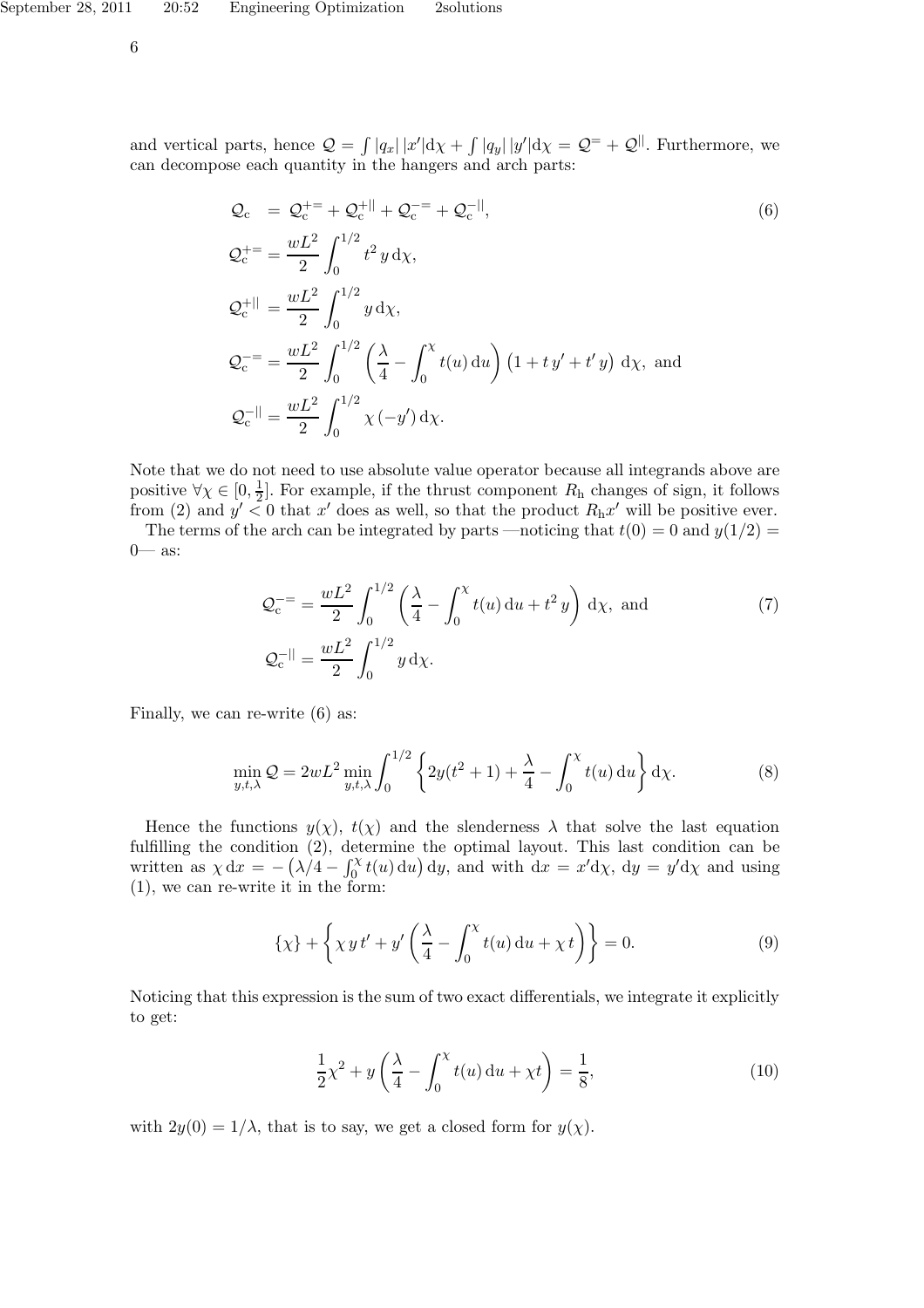Table 2. Polynomial solutions for the full-plane domain.



Figure 4. Polynomial solutions for the full-plane problem. The  $T_4$  solution is drawn in solid line, while the  $T_2$  solution in dashed line; it can be seen that the differences in shape are very small.

Finally, it is convenient the following change of notation:

$$
T = \int_0^{\chi} t(u) \, du - \lambda/4, \quad T' = t = \tan \alpha, \quad \text{ with } T(0) = -\lambda/4, \quad T'(0) = 0,
$$

and then the problem (8) subject to (10) can be written as:

$$
\min_{T} \mathcal{Q} = 2wL^2 \min_{T} \int_0^{1/2} \left\{ 2y(T'^2 + 1) - T \right\} d\chi \quad \text{with } y = \frac{1 - 4\chi^2}{8(\chi T' - T)}.
$$
 (11)

# 5.1. Polynomial solutions

For the sake of brevity, we solve (11) into a small function space, because a general, variational approach leads to a similar solution. With this aim, we explore function  $T$  in polynomial form.

Let  $T(\chi) = z_i \zeta_i(\chi)$ , being  $\zeta_i$  selected functions such that  $\zeta_i'(0) = 0$ , and  $z_i$  a real coefficient. The equations  $\partial \mathcal{Q}/\partial z_i = 0$  determine the values of  $(z_1, \ldots)$  that minimize  $\mathcal{Q}$ for each selected  $(\zeta_1, \ldots)$  set. Some solutions are shown in table 2 and in the figure 4.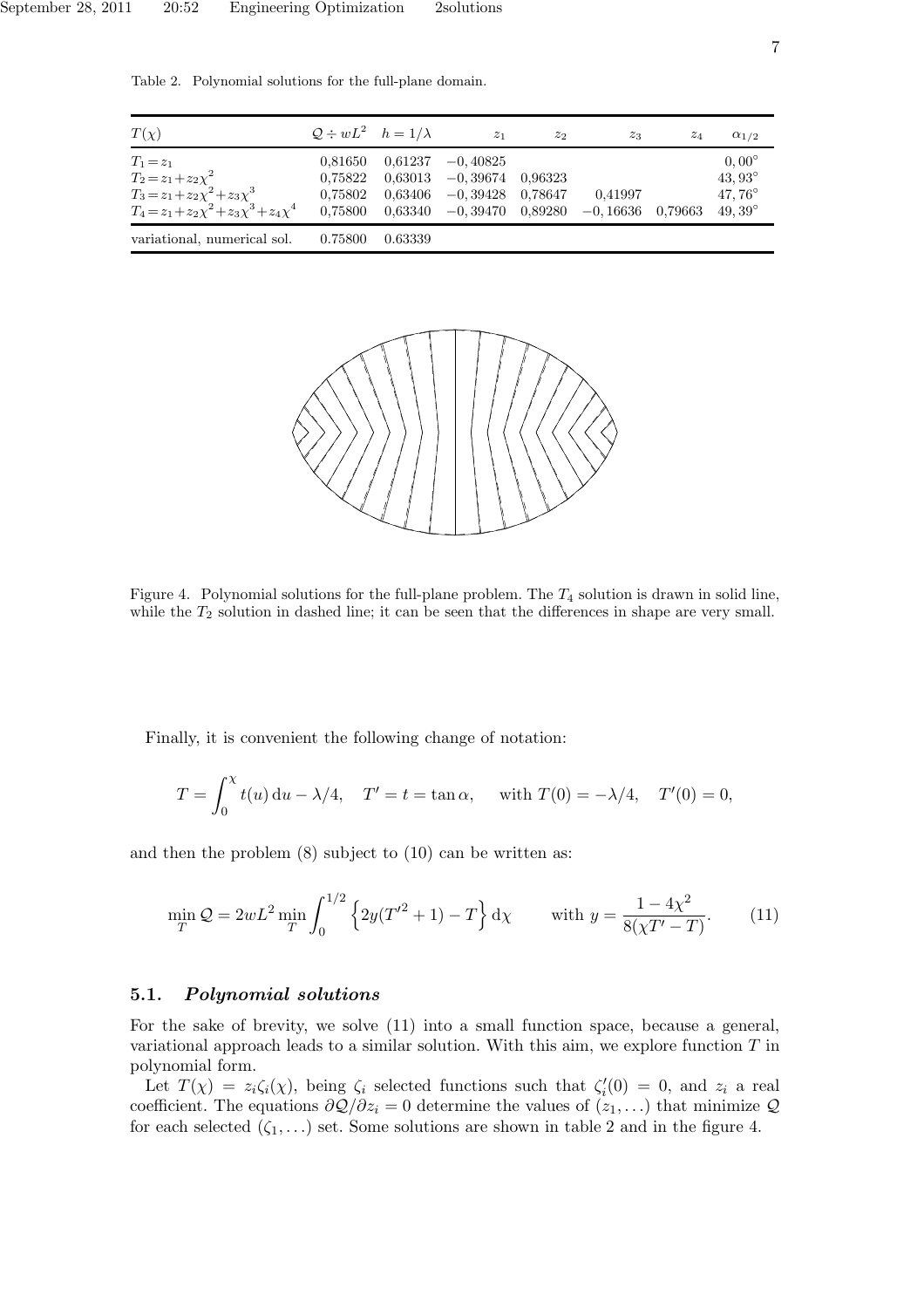## 6. The AH half-plane solution

It was natural to get a solution for the half plane case following the same scheme that for the full plane case. Now we have that the internal force in the hanger is  $P_h = wt$ ,  $P_{\rm v} = w$ ; and the internal force in the arch is:

$$
R_{\rm h}(\chi) = wL\left(\frac{\lambda}{8} - \int_0^\chi t(u) \, \mathrm{d}u\right), \quad R_{\rm v}(\chi) = wL\chi,\tag{12}
$$

but it is to be noted that now  $y(0) = h = 1/\lambda$ . The traction in the tie is  $S(\chi) = R_h(\chi)$ . Thanks to previous analytical results, we was advised that both  $S$  and  $R<sub>h</sub>$  could change the sign near the supports, and then the layout width would be greater than the span L. To take account of this fact we name  $\chi_{cr}$  to the solution of  $S(\chi) = 0$  in the following.

To compute the quantity of structure we must add the quantity of the tie between supports, which equilibrates the horizontal component of hangers and arch. As before, let us compute the quantity of structure of one half,  $\mathcal{Q}_h$ . For the tie, we have:

$$
\mathcal{Q}_{\mathrm{h}}^{\mathrm{tie}} = \int_0^{1/2} |S(\chi)| L \mathrm{d}\chi = wL^2 \left( \int_0^{\chi_{\mathrm{cr}}} - \int_{\chi_{\mathrm{cr}}}^{1/2} \right) \left( \frac{\lambda}{8} - \int_0^{\chi} t(u) \, \mathrm{d}u \right) \mathrm{d}\chi. \tag{13}
$$

The rest of the terms can be gotten from the corresponding terms  $\mathcal{Q}_c$  in (6) or (7), but multiplying by two and substituting  $\lambda/4$  by  $\lambda/8$ . Therefore, with  $T = \int_0^{\chi} t(u) du - \lambda/8$ , the half plane layout is the solution of:

$$
\min_{T} \mathcal{Q} = 4wL^2 \min_{T} \int_0^{1/2} y(T'^2 + 1) \mathrm{d}\chi - \int_0^{\chi_{cr}} T \mathrm{d}\chi \qquad \text{with } y = \frac{1 - 4\chi^2}{8(\chi T' - T)}.\tag{14}
$$

Some polynomial solutions are shown in table 3 and in the figure 5. As for the fullplane case, the  $z_i$  constants are determined with differential conditions, but now we must introduce a new equation for  $\chi_{cr}$ ,  $\partial \mathcal{Q}/\partial \chi_{cr} = 0$ : this equation assures that the contribution of the tie,  $\mathcal{Q}_{h}^{\text{tie}}$ , will be maximum. However, note that  $\chi_{cr} = 1/2$  in the case of the function  $T_1$  because  $T'(\chi) = 0$ , that is to say, the hangers are vertical and  $S(\chi)$  is constant.

It is to be outlined the difficulties we found in this case: e.g. note the carefully selection of the functions  $\zeta_i$  in the table 3: whereas in the full plane case, we arrives at acceptable convergence with low degree polynomials, now we have not been able to arrive at similar precision with simple functions. This fact led us to suspect that the solution could be no optimal. Actually, solutions found by SA slightly improve those that are presented here—up to  $1\%$ , see the SA, mh entry in table 1 and the figure 6(a). Of course, the SA algorithm explores alternatives that could include local Michell nets near the supports, and its search domain is greater than the one provided by the AH scheme.

#### 7. Discussion

The quantity of structure of the Hemp,mp solution is some 3.95% greater than that of the AH,mp solution, while the classical solution of parabolic arc with vertical hangers (and their symmetrical ones under the load line,  $T_1$  in table 2) is about 3.5% greater than the Hemp one. However the meaningful difference among solutions is not that of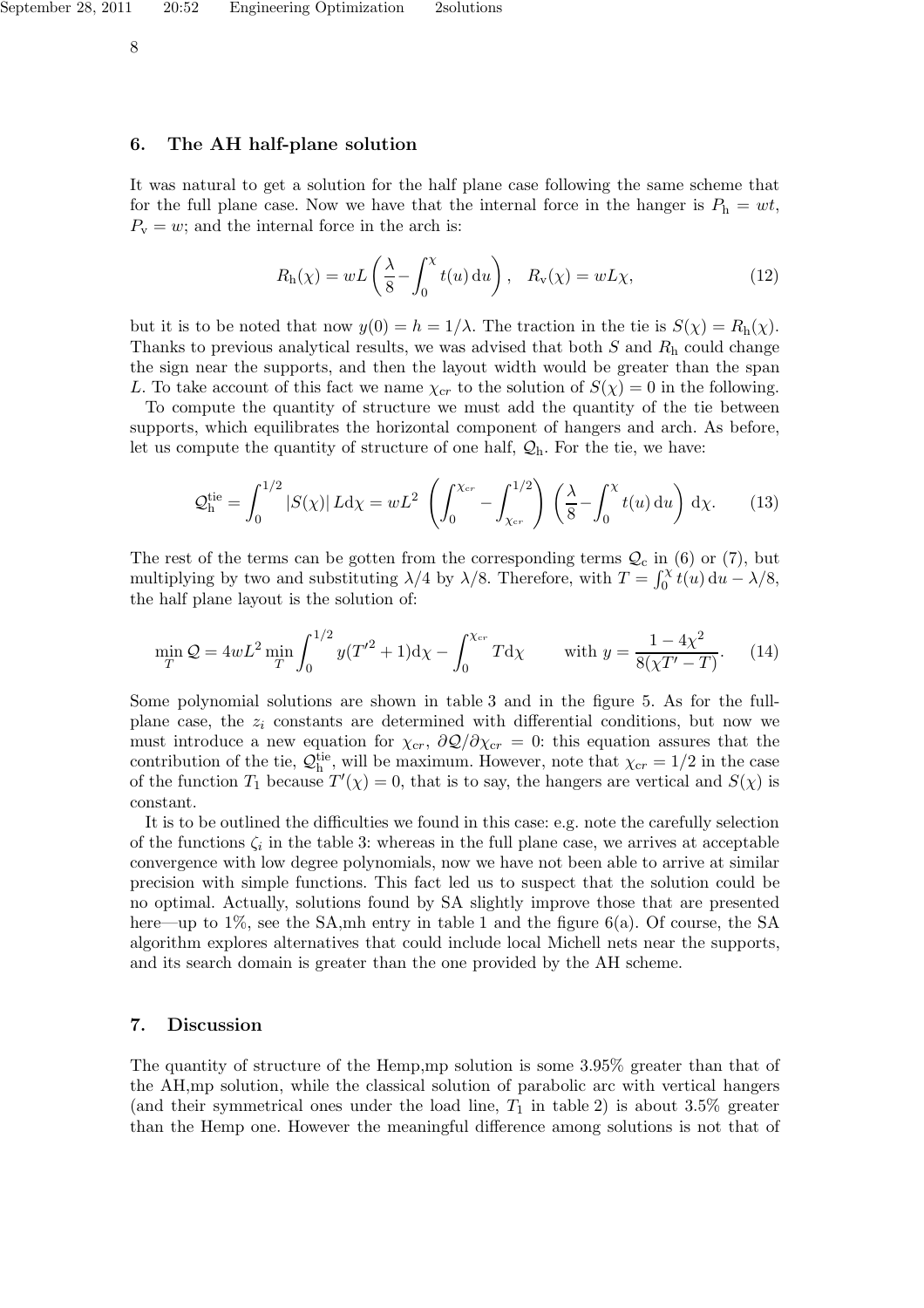September 28, 2011 20:52 Engineering Optimization 2solutions



Table 3. Polynomial solutions for the half-plane domain.

Figure 5. Polynomial solutions for the half-plane problem. The  $T_4$  solution is drawn in solid line, while the  $T_2$  solution, in dashed line; it can be seen that the differences in shape are small. The slope of the arches at the support is draw as dotted lines at the right.

the quantity of structure (or volume), but the differences in shape, height or slenderness. Furthermore, the AH solutions are not orthogonal nets, being far from Michell layouts.

Anyway, there are several reasons for speaking of "quasi-optimal" solution about the AH ones:

- There are some real bridges whose layouts resemble the AH ones, at least in the use of oblique hangers (e.g. the Apollo bridge in Bratislava, see Gabler 2006—it was the only European project among the five finalists for the 2006 Outstanding Civil Engineering Achievement Award of the American Society of Civil Engineers). In fact we was tempted to title this paper as "Two new solutions..." but actually the idea behind these layouts is not new: practical designers concerned with material economy re-discover it from time to time. The named "network arch" layout has a close relationship with the AH layout too (Tveit 2007). Furthermore, the oblique hanger motif arises in realistic optimization examples with code specifications (e.g. Hasancebi 2007, figure 4). The important point is that this motif agrees with a classical rule of thumb: "lead the load toward the supports as straight as possible".
- The results of a very parsimonious SA search confirm the AH solutions, see figures  $6(a)$ and  $6(c)$ . It is to be noted that the SA algorithm can be trapped in search regions with Michell-like nets around the supports being its results sometimes better —half plane— sometimes worse —full plane— than our analytical results: this fact suggest that the way towards optimum region is very arduous, especially in the full plane case.
- Up to now several orthogonal nets were tested but all of them was worse than AH,mp solution. Furthermore, these nets were used as initial solutions for a geometric SA search (with fixed connectivity) with no better results.
- The best results using Linear Programming (e.g. Vanderbeit 2001:267–269) among those obtained by Hernando (2011) do not improve the AH,mp solution. As it can be viewed in figure  $6(d)$ , these solutions resemble the Hemp solution but with oblique hangers as in the AH solutions.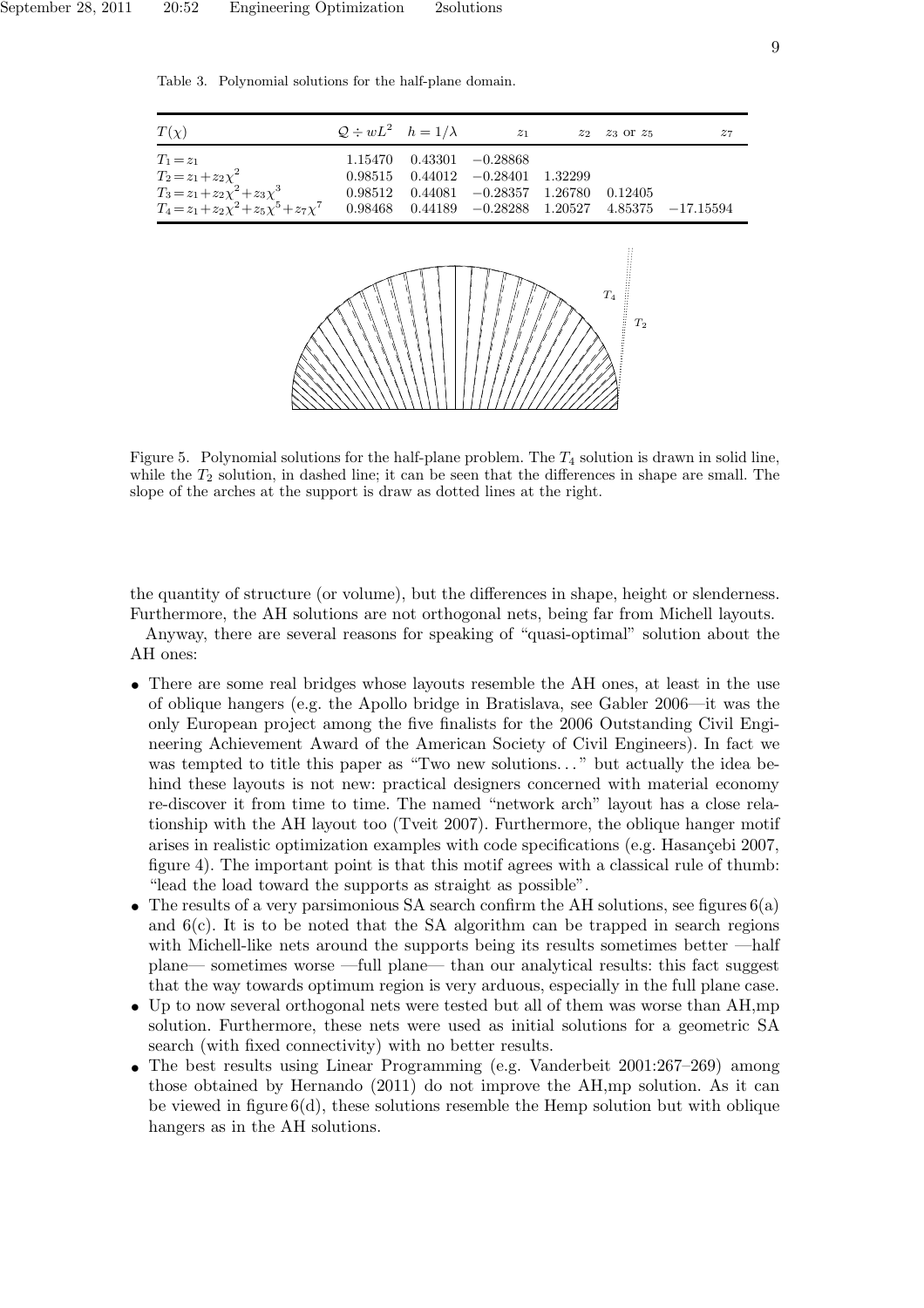

Figure 6. Approximations to the benchmark solutions with SA and LP algorithms

For the sake of completeness, we made a SA search for the original problem stated by Hemp, see SA, hemp entry in table 1 and the figure  $6(b)$ . As the SA confirms the Hemp solution (without improvement), we can say that the latter is a quasi-optimal solution in some sense nearly as the AH solutions are.

It can be noted, as well, the high sensitivity of the layout to the reactions costs: if we make a comparison between the cost for the Hemp problem and layout, —Hemp entry in table  $1-(0.788)$ , with that of the same layout applied to the half plane and Maxwell version of the problem —Hemp,mh entry ibidem— (1.158), that is no better than the classical parabolic arch with vertical hangers and horizontal tie  $-T_1$  entry on table 3– (1.155), we can see their importance, that firmly supports our restriction to well defined problems and strictly comparable designs, as the solutions to Maxwell problems are.

For the Maxwell versions of the bridge problem analysed, the situation is analogous to that of the two load case (see Vázquez & Cervera 2011): for the full plane case the best solution known does not fulfil the Michell theorem, while for the half plane case the best SA solutions strongly suggest that a Michell layout could exist.

After all two main group of questions arise:

(1) Is the Michell theorem a sufficient condition only? Are there Maxwell problems for which the displacement field required by the theorem does not exist? Can those problems be characterised in any way?

While Hemp (1958) remarked the importance of searching a necessary condition because the Michell theorem was only a sufficient one (the same opinion than that of Prager 1965, p. 326), Chan (1975, p. 313) said that the Michell conditions "are now known to be also necessary", a point of view adopted by several authors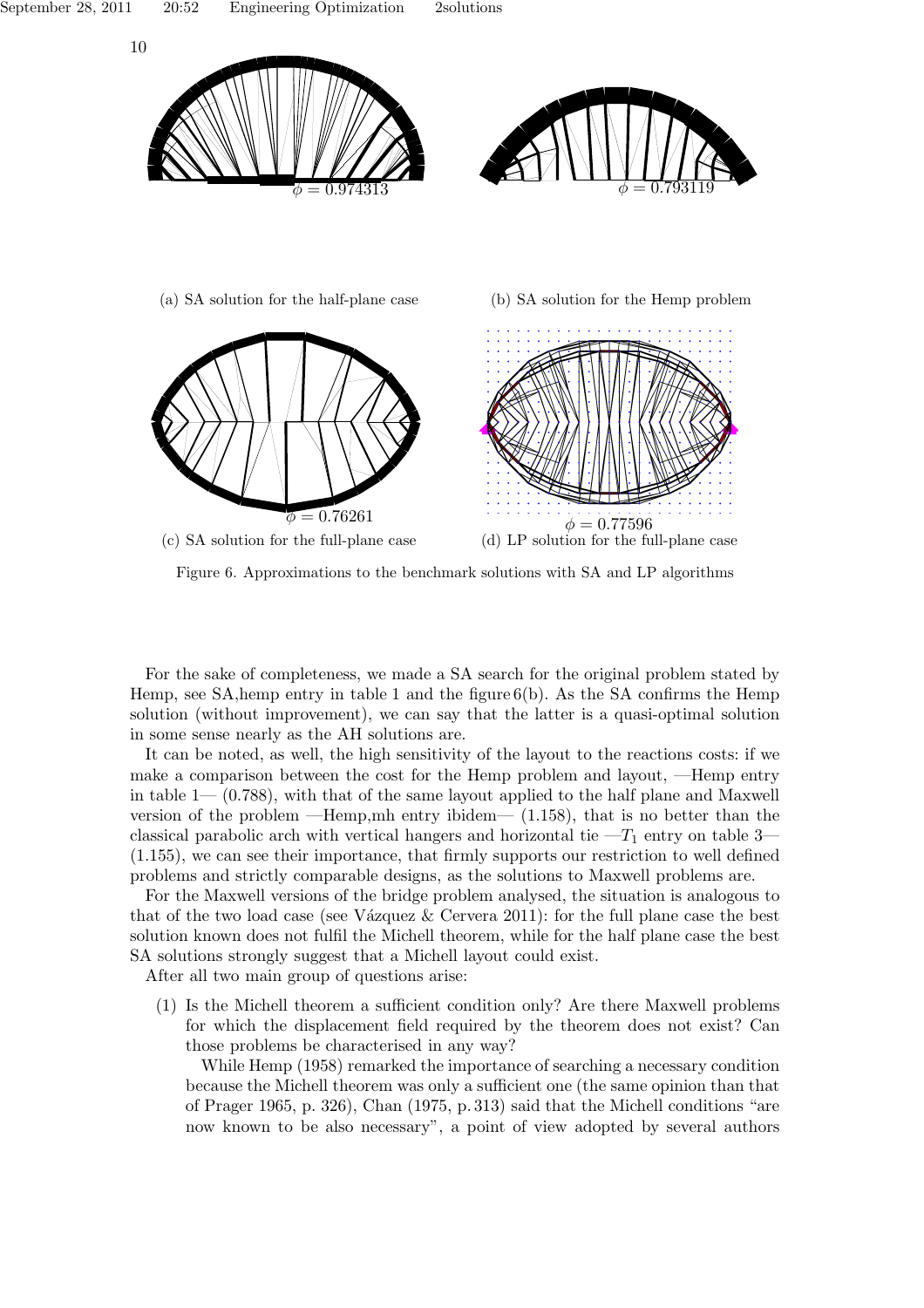since then.

A more precise assertion by Rozvany (1984, p. 170) stated that "since the Prager-Shield condition gives a strain requirement (usually inequality) also for vanishing members, its fulfilment for the entire structural universe [or ground structure] constitutes a necessary and sufficient condition for convex specific cost functions. The same problem is usually *non-convex* if it is expressed in terms of the unknown geometrical parameters."

The major problem with the revised literature claiming that the Michell criteria is a necessary one is about the "strain requirement" and "its fulfilment" mentioned by Rozvany, see above. For example Prager (1973, 1974) simply supposes that the conjectured, optimal solution furnishes him with a displacement field over the full domain of a fairly large ground structure (basic truss) and on this basis then he gets a necessary condition that this field must fulfil. The conjecture about the field lies on collapse mechanisms or displacement patterns (and so on) of the conjectured solution. But actually, what does any solution give to us? Obtained or conjectured solutions can define only a displacement set and the corresponding compatible strain set for the subdomain where the internal forces, volume or material of the solution lies (V $\alpha$ zquez & Cervera 2011), being the rest of the considered domain with undetermined displacements and strains, that is to say, generally solutions give no field that can be applied to all the domain, including any ground structure members that the solution does not use. Prager (1974), for example, does not show how to compute the collapse mechanism of a solution extended to the ground structure. And it is a field of this kind that is required by the Michell theorem.

We are advised that the displacement set given by any solution could be extended to the full domain of the ground structure, but there are many possibilities (in fact infinity in a general case). Hence, the designer is at the same position that when he or she confronts the Michell theorem: a complete displacement set is to be found (in Prager words: "suitable chosen displacements"), and if a selected set does not fulfil the Prager criterion, it can exist other that does although unknown. So the Prager criterion performs as the Michell theorem: if you found the set and this fulfils the criterion, you are lucky: your solution is optimal. But if it is not the case, you know nothing until you found a better solution. And of course you must restart to work with the new solution. (We assert this independently of the technical discussion about the meaning of the necessary and sufficient character of the Farkas' theorem used by Prager in his proofs.) For example, Prager & Rozvany (1977) analysed with care the displacement field to prove the existence of the optimal solution and to show its geometry variation as the geometry of loads does, but unfortunately only with very simple problems and they did not attain to realise the difficult in a general case.

We consider that the matter is a very important one (Vázquez  $\&$  Cervera 2011). And as we do not know any sound proof about the necessary existence of a displacement field for every Maxwell problem that fulfils the Michell theorem, the question about if the latter is a necessary one remains open in our view.

The consideration of the continuum, the existence of strain discontinuities, and so on, simply add new problems to the list that any proof about a necessary condition has to do with.

(2) Can the solutions presented here be improved taking some regions from the Hemp solutions but considering oblique hangers? Would those improved solutions fulfil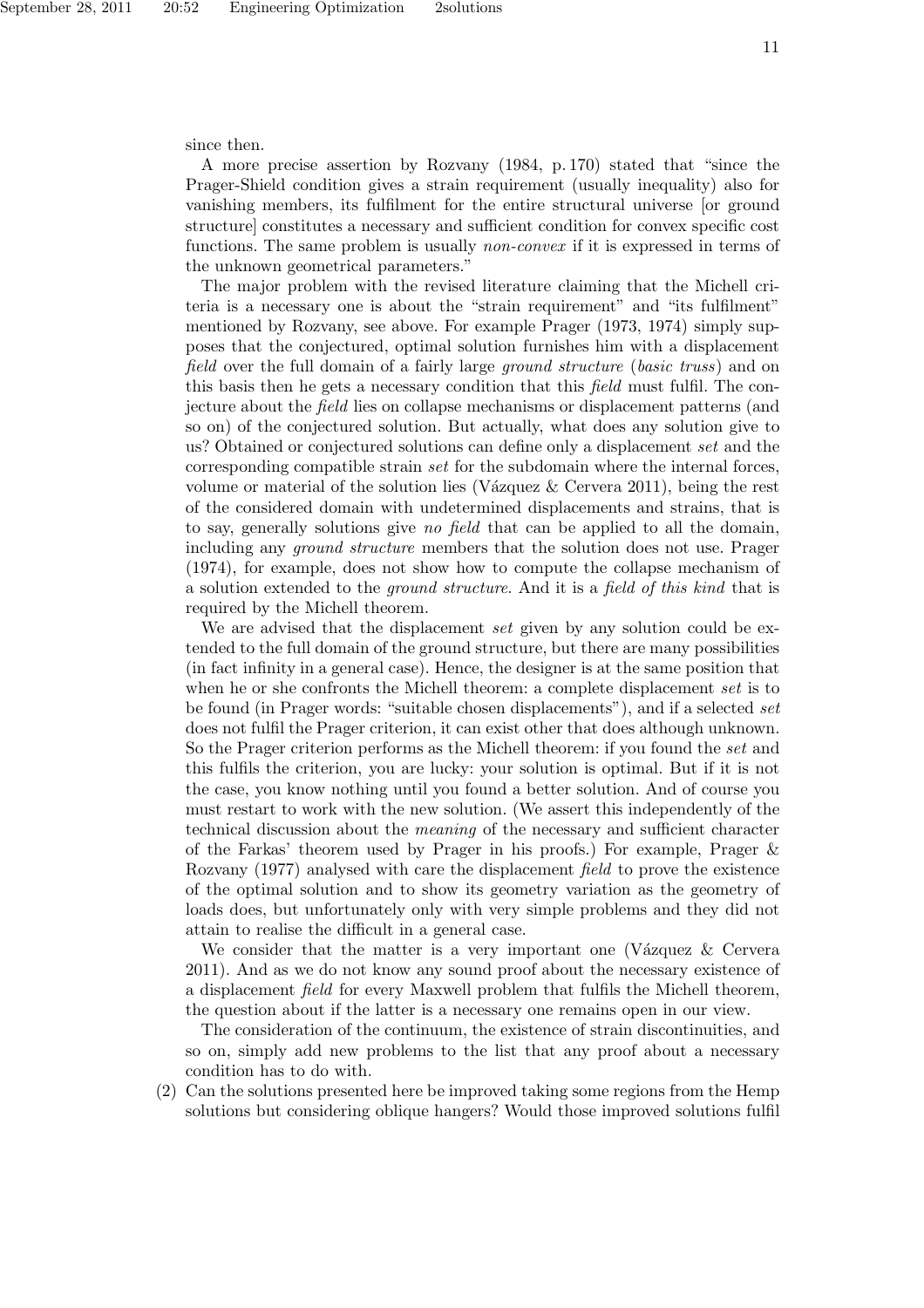12 REFERENCES

the Michell theorem for this Maxwell problem? Does a generalised formulation of the Michell theorem exist that allows to form non-orthogonal nets with the contour of the framework and other special lines (as the load one)?

Our next steps will be to look for answers to these questions. The research will include to search quasi-optimal solutions for other instances of the  $S = 2$  bridge problem—trying to check if the distinction between the half plane case (with a possible Michell solution) and the full plane one (without it) is a kind of invariant—, and to formulate the problem with a variational approach in such a detailed form that we will able to characterise precisely the region of the function space where the quasi-optimal solutions lie, looking for any reasons that prove if they are actually absolute optima.

## Acknowledgements

The authors are indebted with José Ignacio Hernando (Madrid) for his examples of LP algorithm. They also thank Blanca Estevan who made a carefully reading and reviewing of the English expression of their ideas, and also a clever search of bridges resembling the AH layout. The present paper was prepared within the one-year staying of Vázquez at CIMNE (Universidad Politécnica de Barcelona) under the surveillance of Dr. Eugenio Oñate, financed by the Universidad Politécnica de Madrid.

#### References

- Botello, S., et al. 1999. Solving structural optimization problems with genetic algorithms and simulated annealing. International Journal for Numerical Methods in Engineering, 45:1069– 1084.
- Cervera Bravo, J., 1989. Tres teoremas fundamentales de la teoría del diseño de estructuras. Informes de la Construcción, 40(399):57–66. (Also available at http://oa.upm.es/3828/).
- Chan, A.S.L., 1960. The Design of Michell Optimum Structures. College of Aeronautics Report 142. London: Ministry of Aviation, Aeronautical Research Council.
- Chan, H.S.Y., 1975. Symmetric plane frameworks of least weight. In: Sawczuk A, Mróz Z (eds) Optimization in structural design. Berlin: Springer, 313–326.
- Dhingra, A.K., Bennage, W.A., 1995. Topological Optimization of Truss Structures using Simulated Annealing. Eng. Opt., 24:239–259.
- Gabler, G., 2006. Apollo-Donaubrücke in Bratislava. Der Stahlbau, 75(2):138–144.
- Hasançebi, O. 2007. Optimization of truss bridges within a specified design domain using evolution strategies. Eng. Opt., 39(6):737-756.
- Hemp, W.S., 1958. Theory of structural design. Report 214. Palais de Chaillot, Paris: North Atlatic Treaty Organization, Advisory Group for Aeronautical Research & Development.
- —, 1974. Michell Framework for Uniform Load between Fixed Supports. Engineering Optimization, 1:61–69.
- Hernando García, J.I., 2011. Private communication. April 9th 2011. Message-ID: <HnrjwJdD.1302331504.6947740.joseignacio.hernando@upm.es>
- Maxwell, J.C., 1890. Scientific Papers II. Camb. Univ. Press.
- Michell, A.G.M., 1904. The Limits of Economy of Material in Frame-structures, Philosophical Magazine S.6, 8(47):589–597.
- Prager, W., 1965. Mathematical Programming and Theory of Structures. Journal of the Society for Industrial and Applied Mathematics, 13(1):312–332.
- —, 1973. Necessary and sufficient conditions for global structural optimality. AGARD Second Symposium on Structural Optimization (SEE N74-15596-06-32).
- —, 1974. A Note on Discretized Michell Structures. Computer Methods in Applied Mechanics and Engineering, 3:349–355.